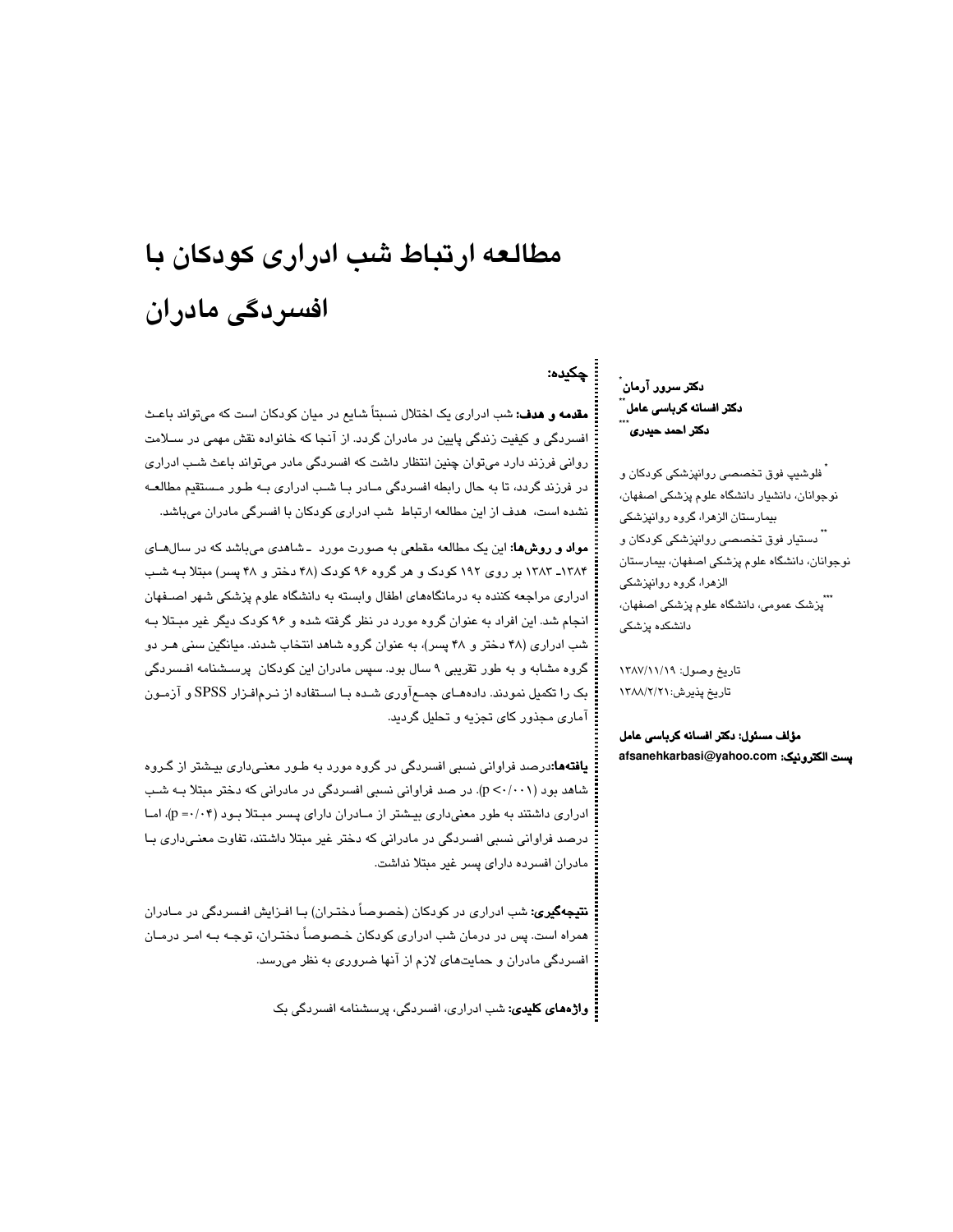مقدمه

بے اختیاری کنے ادرار یا واژہ رایے شب ادراری<sup>(۱)</sup> یکی از اختلالات شــایع در کودکــان اسـت کــه براساس کتابچه طبقهبندی انجمن روانپزشکی آمریکـا<sup>(۳)</sup> بــه ادرار كــردن كودكــان بــالاتر از ۵ ســال (اختيــارى يــا غیراختیاری) در رختخواب یا لباس گفتـه مـیشــود کــه بــا فرکانس دو بار در هفته برای سه ماه متوالی رخ میدهـد و باعث احساس ناراحتی در کودک و یا اختلال در کارکردهای تحصبلی و اجتماعی کودک میگـردد. در ایـن اختلال رد علل جسمی از جمله مشکلات آناتومیک در مثانه و سيستم ادراري، ديابت قندي يا بي مزه، عفونت ادراري و اختلال تـشنج ضـروري اسـت. هـر چنـد شـناخت شـب ادراری به سالهای ۱۵۵۰ قبل از میلاد بیاز میےگردد، اما فقط در دهههای اخیر پیشرفتهایی در فهـم علـل و درمان ابن اختلال حاصل شيده است(١). ابن اختلال معمولاً بين ٧ ــ ۵ سال ايجاد مىشود(٢). ميزان شــيوع بسته به جمعیت مـورد مطالعــه و تحمـل نـشانههــا در فرهنگهای مختلف و گروههـای اجتمـاعی اقتـصـادی فرق میکند. شیوع کلی این اختلال به طور متوسط، ۷ درصد در پسران و ۳ درصد در دختران در سـن ۵ سالگی گزارش شده است(۱).

علتھای مختلفی برای ایجاد بے اختیـاری کنـشی ادراری مطرح است . هم علل جسمی و هم علل عــاطفی در ايجاد يا تشديد اين اختلال دخالت دارنـد. عوامـل روانـى هیجانی در خــانواده و نیــز فروپاشــی خــانواده بــه دلیـل طلاق يا مرگ والدين، وقايع بسيار آسـيبزا، تولـد فرزنـد دیگر و شـروع مدرســه نیـز در ایجـاد و یـا تـشدید شـب

ادراري کودکان نقش دارند. وجـود چهـار يـا بيـشتر واقعـه ناگوار طی یکسال، عامل خطر شناخته شده برای ایجـاد ایـن اختلال است(٢). پس مي توان نتيجهگيري کرد کــه شـب ادراري تحت تأثير شرايط محيط پيرامون مىباشد. بـر اســاس تئــورى سیستمها، هر عاملی که یکی از اعضای خانواده را تحت تــأثیر قرار دهه، بر دیگر اعضای خانواده نیز تأثیر میگذارد(۳). در این راستا سلامت روانی خانواده بـرای ایجـاد ســلامت روانـی در فرزندان نقش زيا*دی* دارد. وجود والدین با شایستگی ناکامـل<sup>91</sup>، اشکال در دلسنگی<sup>(۴</sup>، تمایل به صمیمیت در کودک که بــه علــت قطع مراقبت مادر به هر دلیل ارضاء نـشده بـاقی بمانـد، باعـث میشود که کودک برا*ی* پیشگیری از تکه تکه شــدن خــود<sup>(۵</sup> و جلب توجه، رفتارهای جسمی سـازی خوشـایند اولیــه از جملــه شب ادراری را در پیش گر د(۴).

افسر دگی مبادر بیا تکامیل کیویک و میشکلات رفتاري به طور عام رابطه داشته است(۶ و ۵). همچنین ارتباط افسردگی مادر بـا برخـی از اخــتلالات روانپزشکی معنیدار بوده است از جملــه؛ افـسردگی، رفتارهای تخریبی، ترس از مدرسه و افـسردگی مـادر ارتباط معنی دار با بیماریهای جسمانی کودک مانند آســم و عـدم رشـد کامـل جـسمی $^{(\ell)}$ نیـز داشــته اسـت  $(1/\sqrt{2})$ .

درمـان افـسردگی مـادر نیـز ارتبـاط بـا کـاهش اختلال روانی کودک و حتی بیماریهای جسمی کـودک

1-Enuresis

2-Diagnostic and Statistical Manual of Mental Disorders-Forth edition. (DSM-IV-TR) 3-Sub optimal

<sup>4-</sup>Bonding

<sup>5-</sup>Ego fragmentation

<sup>6-</sup>Failer to Thrive (FTT)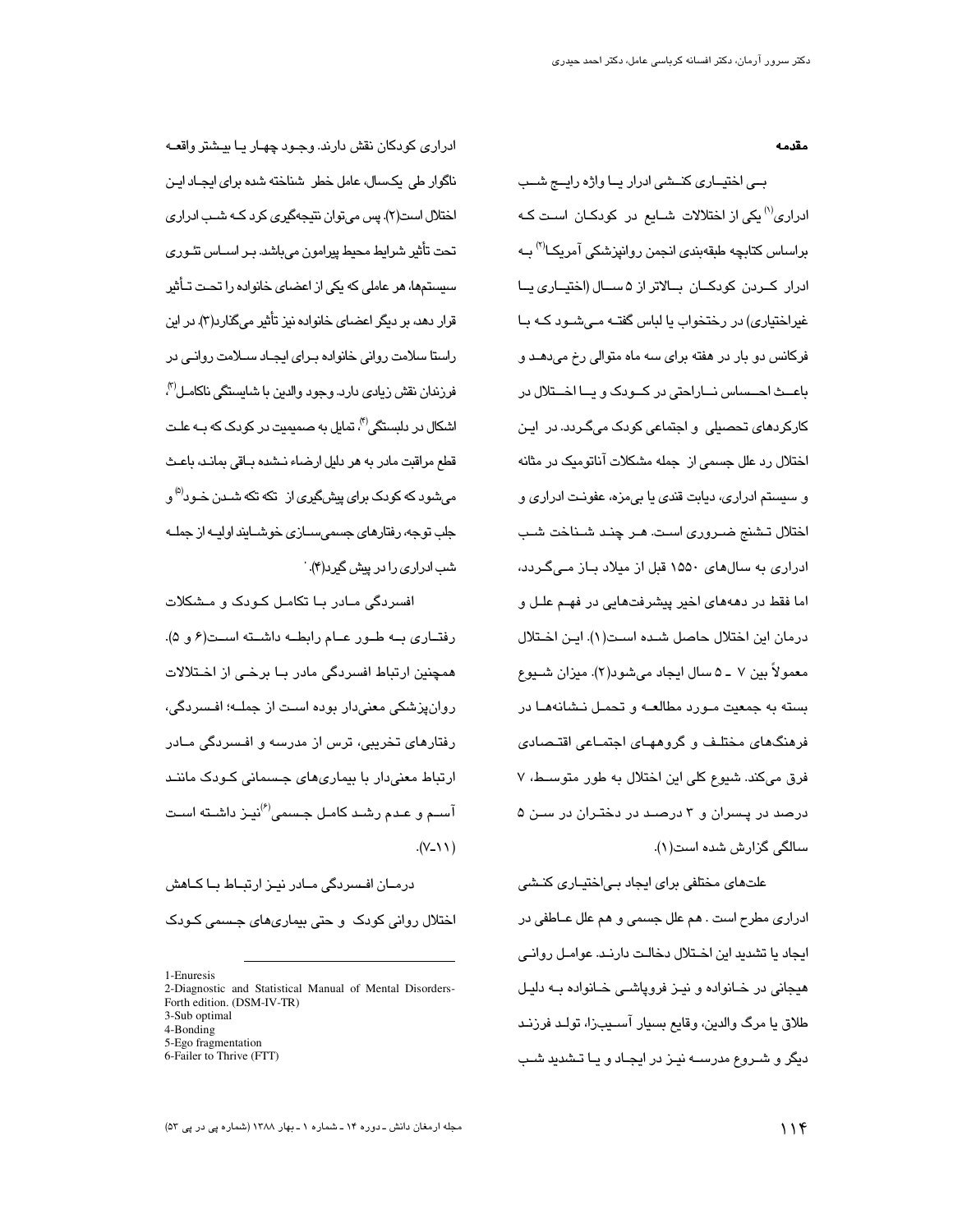از جمله آســم دارد (۱۳ و ۸۲، ۸۰، ۶). در بررســی میلــر و همکاران<sup>(۱)</sup> (۱۹۹۶) بر روی ۶۶۹ کـودک، اثـر فاکتورهـای محيطي از جملـــ»؛ افــسردگي مــادر بــر اخــتلالات مختلـف كودك، اختلال بيش فعالى ـ كمبود توجه، اختلال خلقـى ۖ و اختلال استرس پس از ســانحه بررســی شــد و مــشـخص شد که نسبت بیماری اختلال بیش فعالی ۔کمبود توجــه و اختلال خلقی در کودکان مادران افسرده به کودکان مـادران غيــر افــسرده بــه ترتيــب ۴/۸ و ۲/۹ درصــد بود(۱۴). بــا توجــه بــه شـــيوع بيــشتر ايــن دو اخــتلال در کودکان مبتلا به شـب ادراری نـسبت بـه جمعیـت عـادی می توان انتظار داشت کـه افـسردگی مـادر باعـث شــیوع بیشتر شب ادراری در فرزند شود(۱). با عنایت به این کـه شب ادراری از مـسایل محیطـی پیرامـون زنـدگی کـودک تأثیر می،پذیرد، با توجه بــه ارتبــاط نزدیــک عــاطفی میــان مادر و کودک احتمال این که افسردگی مادر عامـل علیتـی در ایجــاد شــب ادراری در فرزنــد باشــد، وجــود دارد. همچنین در مطالعه اکمن و همکاران (۲۰۰۸) کــه مــادران بچههای مبتلا به شب ادراری را با مادران بچههای ســالم مقایسه کردند، دو گروه از نظر سن کودک، جنس، تعـداد، سن مادر، تحصيلات والدين، وضعيت سلامتي جـسمي و روانی کودک و والدین و نژاد متناسب شدند، افـسردگی و کیفیــت زنــدگی پــایین بــه طــور معنــیداری در مــادران بچههای مبتلا به شب ادراری شایعتر از مادران بچههـای ســالم بــود، ولــي علايــم اضـــطرابي در دو گــروه تفــاوت معنیداری نداشت. پس شب ادراری فرزند ممکن است باعث ایجاد یا تشدید افسردگی در مادر شود(۱۴).

با توجه به بحث فوق میتوان چنین اســتنباط کــرد که افـسردگی مـادر مـی توانـد عامـل علّـی در ایجـاد شـب ادراری فرزند باشد، از طرف دیگر شب ادراری فرزند می تواند باعث ایجاد یا تشدید افسردگی در مادر گردد. با توجه به این که رابطه افسردگی مادر و شب ادراری در کشور مـا تـا بـه حـال بـه طـور مـستقیم ارزیابی نشده است، این مطالعه با هدف تعیـین ارتبـاط شب ادراری کودکان با افسرگی مادران انجام شد.

## مواد و روشها

این یک مطالعــه مقطعــی بــه صــورت مــورد ــ شاهدی میباشد که به مدت یکسال از فـروردین مـاه ۱۳۸۳ لغایت اردیبهشت مـاه ۱۳۸۴ بـه طـول انجامیـد. گروه مورد از میان مراجعین به درمانگـاههـای اطفـال وابسته به دانشگاه علوم پزشکی در شهر اصفهان کـه بر اساس معیارهای انجمن روانپزشکی آمریکا مبتلا به شب ادراری بودند و تا کنون درمانی جهت مشکل شب ادراری دریافت نکرده بوده به روش نمونهگیری اسان (غیر احتمالی) انتخاب شدند. یکی از اطرافیان هم سـن آنها (اعم از همکلاسی یا همبـازی)کـه از طـرف گـروه مورد معرفی میشد و مبتلا بـه شـب ادراری نبـود بـه عنوان گروه کنترل در نظر گرفتـه شـد. میـانگین سـنی کودکان در هر دو گروه مـشابه و بـه طـور تقریبـی ۹ سال بود. کودکان گروه مورد و گروه شـاهد بیمـاری

<sup>1-</sup>Miller et al

<sup>2-</sup>Egemen et al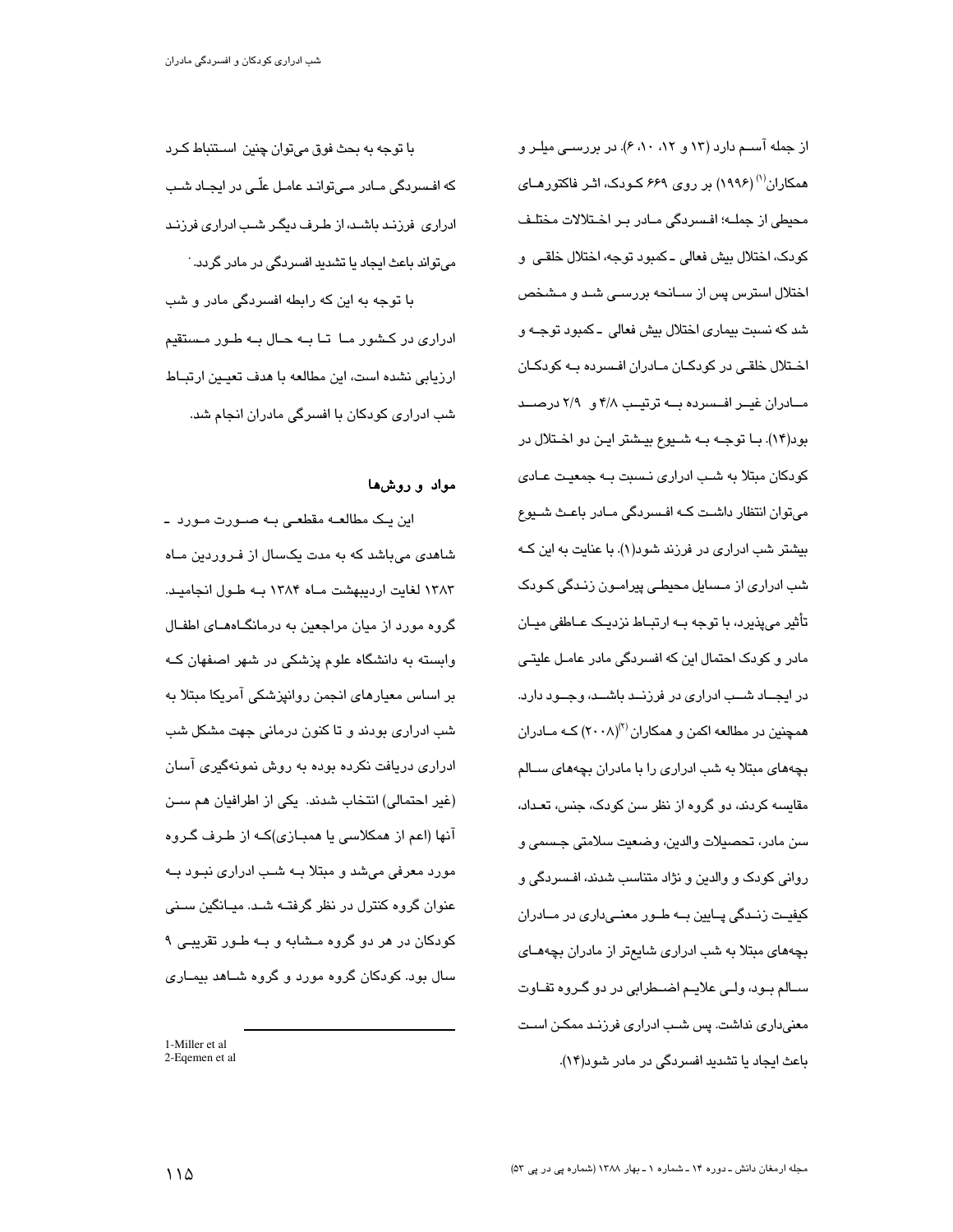جسمي،رواني حـاد يـا مـزمن ديگـر، مـصرف مـواد و دار و های مُدر نداشتند.

حجـم نمونــه بــا ضــريب اطمينــان ۹۵ درصــد، شـــاخص آمـــاری ۱/۹۶ و بــرآورد فراوانـــی نـــسبی افسردگی در مادران کودکان مبـتلا بـه شـب ادراری و گروه شاهد کـه بـه ترتیـب ۲۵ و ۱۰ درصـد بـود، هـر گروه برابر ۹۶ کودک (۴۸ دختـر و ۴۸ پـسر) بـرآورد شد

یس از اخذ رضایتنامه کتبی و آگاهانه، مادران هر دو گروه مورد و شاهد پرسشنامه افسردگی بک را تکمیل کردند. ایـن پرســشنامه یـک مقیـاس اسـتاندارد بینالمللی است که در سال ۱۹۶۰ به وسیله آقای بک که یک روانپزشـک آمریکـایی اسـت، براســاس علایــم رفتاری، شناختی و جسمانی افسردگی طے دو هفتـه اخیر، ابـداع شـده اسـت. ایـن پرسـشنامه بـه صـورت خودسـنجی بـا ۲۱ عنـوان چهـار گزینــهای اسـت کــه یابداری داخلی<sup>(۱)</sup> آن در مطالعههـای متعـدد بـالا بـوده است. روایی<sup>(۲)</sup> آن به طـور ثابـت بـالا نیـست کـه ایـن ممکن است نشانه تغییرات در علایـم زمینـهای باشـد. یایایی<sup>(۳)</sup> آن با سایر مقیاس*ه*ـای افـسردگی همبـستگی دارد. نمره ۱۰ـــ ۰ بــه معنــای عـدم وجـود افـسردگی، ٢٠ - ١١ به عنوان اختلال افسردگي خفيف، ٣٠ ــ ٢١ اختلال متوسط و از ۳۱ به بالا اختلال شدید تلقی میشود(۱). نمره برش برای تعیـین افـسردگی در ایـن مطالعه ۱۱ در نظر گرفته شد.

دادههـــای جمــــع آوری شـــده بـــا اســـتفاده از نـرمافـزار SPSS(") و آزمـون آمـاری مجـذور کـای<sup>(۵)</sup> تجزیه و تحلیل گردید.

### يافتهها

در این مطالعه ۱۹۲ کودک در محدوده سننی ۵ تا ۱۴ سال شرکت داشتند. از بین ۹۶ نفر مادران گروه مورد ۵۲ نفر(۵۴ درصد) مبتلا به افسردگی و ۴۲ نفـر (۴۶ درصد) فاقد این اختلال بودند. در گـروه شــاهد از بین ۹۶ مادر کودک غیر مبتلا به شب ادراری، ۲۳ نفر (۲۴ درصد) مبتلا به افسردگی و ۷۳ نفر(۷۶ درصد) فاقد این اختلال بودند. درصد فراوانی نسبی افسردگی در گروه مـورد بـه طـور معنـیداری بیـشتر از گـروه  $\cdot$  شاهد بود $(p<\cdot/\cdot\cdot)$ 

از بین ۴۸ مادر کودک پسر مبتلا بـه شـب ادراری، ۲۱ نفر (۴۳ درصد) مبتلا به افسردگی بودند که این رقم در موړد گروه شاهد ۹ نفر (۱۸ درصد) يوه. درصيد فراواني نسبی افسردگی در مادران گروه مورد به طـور معنـی،داری  $(p=\cdot/\cdot\cdot\wedge)$ در ان گروه شاهد بو د

از بین ۴۸ مـادر کـودک دختـر مبـتلا بـه شـب ادراری، ۳۱ نفر (۶۴ درصد) مبتلا به افسردگی بودنـد که این رقم در مورد گروه شاهد ۱۴ نفـر (۲۹ درصـد) بود یعنی درصد فراوانی نـسبی افـسردگی در مـادران کودکان دختر مبتلا به شب ادراری به طور معنـی،داری بیشتر از مـادران کودکـان دختـر بـدون شـب ادراری بو د( ۱۰۰-۱p).

درصـد فراوانـی نـسبی افـسردگی در مــادران کودکان دختر مبتلا به شب ادراری به طور معنے داری

<sup>1-</sup>Internal Consistency

<sup>2-</sup>Test retest reliability

<sup>3-</sup>Validity

<sup>4-</sup>Statistical Package for Social Sciences

<sup>5-</sup> Chi-Square Test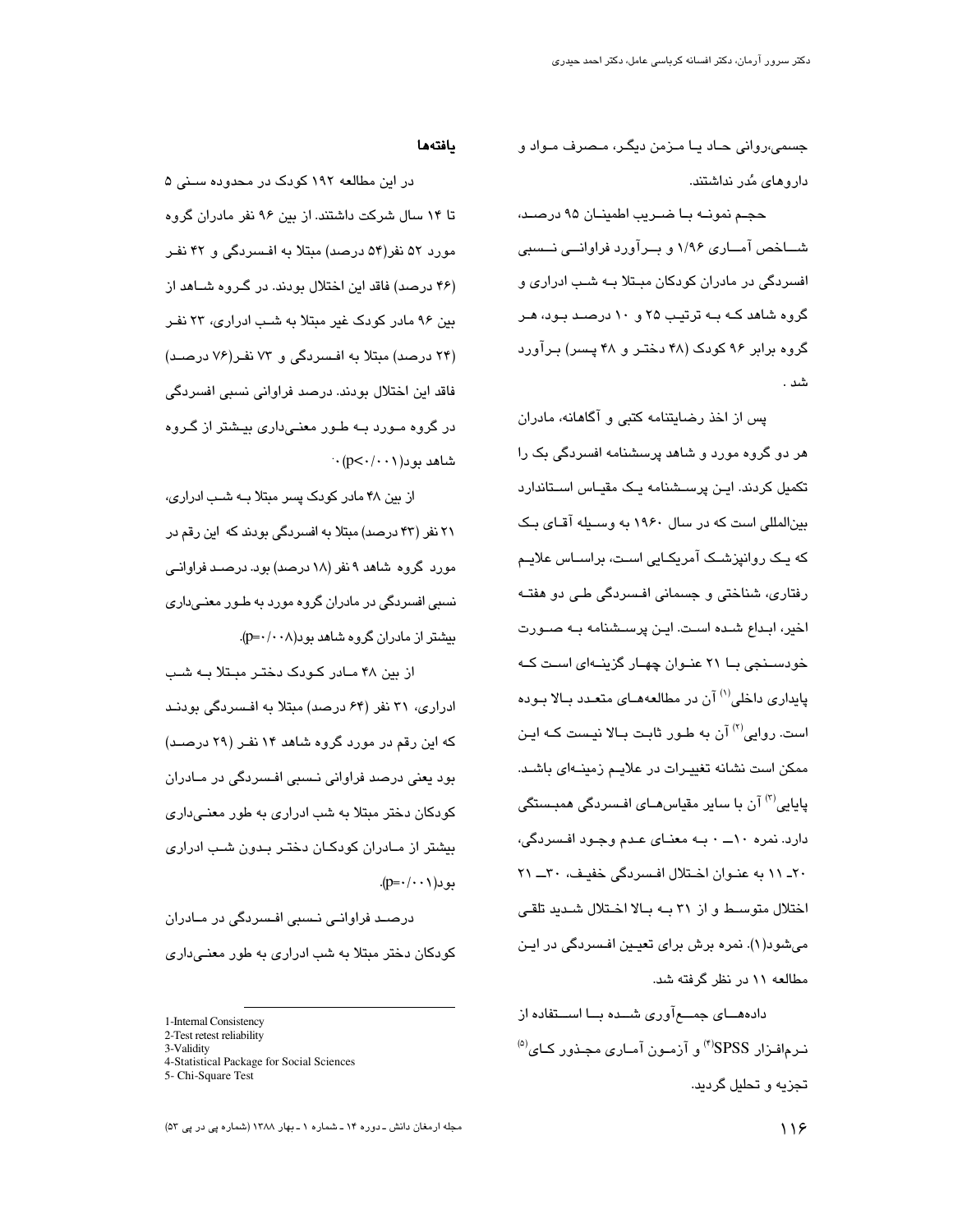بیشتر از درصد فراوانی نسبی افسردگی در مـادران کودکان پسر مبتلا بود(۰۴-+p). درصـد فراوانـی نـسبی افـسردگی در مـادران كودكان دختور غيومبتلا به شب ادرارى تفاوت معنے،داری بــا درصــد فراوانــی نــسبی افــسردگی در مادران كودكان پسر غير مبتلا نداشت.

بحث و نتيجهگيري

علل مختلفی برای شب ادراری که از اختلالات نسبتاً شایع دوران کودکی میباشد مطرح اسـت، از جملــه وضــعیت روانــی مــادر کــه بــا اخــتلالات جــسمی و روانپزشکی متعددی در فرزند رابطه دارد(۱). با توجـه بـه این که رابطه افسردگی مادر و شب ادراری تابـه حـال بـه

طور مستقیم ارزیابی نشده، این مطالعه بـا هـدف تعیـین ارتباط شب ادراری کودکان با افسرگی مادران انجـام شد.

در این مطالعه دیده شـد کـه وجـود شـب ادراری در کودک با افزایش معنے دار فراوانے نسبی افسردگی مـادر نـسبت بـه گـروه شـاهد همـراه اسـت. هـمچنـین افسردگی مادر با شب ادراری کودکـان دختـر بیـشتر از کودکـان پــسر رابطــه دارد. میــزان افــسردگی در مــادران دختران مبتلا به شب ادراری بیشتر از پسران مبتلا بوده است. اصولاً مشکلات رفتـاری \_نقـصهـای رشـدی در پسران پدیده پذیرفتهتری است و مادران از مارک خوردن دختران نگرانند.



نمودار ۱: مقایسه درصد فراوانی افسردگی در مادران کودکان مبتلا به شب ادراری با مادران کودکان غیرمبتلا به شب ادراری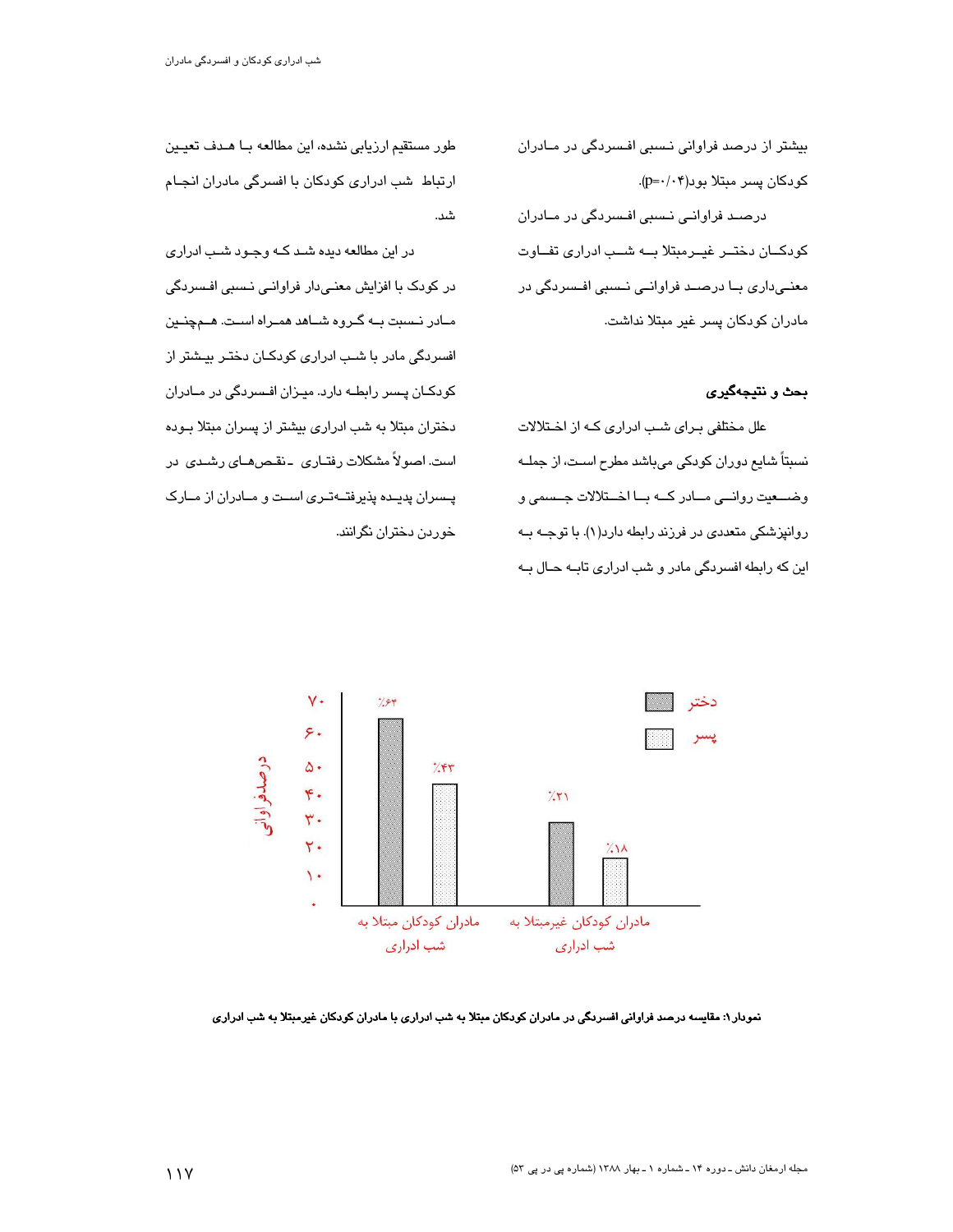در مطالعــه بــننــون<sup>(۱)</sup>(۱۹۹۳) بــر روی کودکــان

١٨ـ ۵ سال، ۴۸ درصد كودكان مبتلا بـه شـب ادرارى در

خانوادههای دچار اختلال عملکرد شدید زندگی مے کردنـد

افسردگی در مادران نیز ارزیـابی شـود و در صـورت لزوم تحت مداوا قرار گیرند. از طرفی شب ادراری بـه عنوان یک تأخیر رشدی نه بیماری در نظر گرفته شود که با کمک و گذشت زمان رفع خواهد شـد تـا نگرانـی مادران در مورد آينده حذف گـردد. هــمچنــين پيــشنهاد میگردد در مطالعههای آینده بررسی بر روی حجم نمونــه بزرگتر و در منـاطق مختلـف کـشور انجـام گیـرد، و نیـز گروه مورد و شاهد از نظر عوامل مخدوش کننـده احتمــالی از جمله شرایط زندگی و سلامت جسمی و روانـی والـدین. همانندسازی شوند. هـمچنين مـیتوان بـا طـرحريـزی مداخلات درمانی برای افسردگی مادر به بررســی تــأثیر آن بر شب ادراری فرزند پرداخت و بررسی های مـشابه دیگـر یبر تیأثیر افسردگی میادر روی سیایر اختلالات رفتیاری کو پک انجام گیریہ م

### تقدير و تشكر

در پایان از زحمات بیدریغ کارکنان محتـرم درمانگاههای اطفال وابسته به دانشگاه علـوم پزشـکی اصفهان و دکتر محمدرضــا مرآثـی مـشاور آمـاری و محمــدعلی احمــدی دســتیار اجرایــی سپاســگزاری مىشود.

كه اين اختلالات شامل فقدان نزديكي و محبت بين والدين و فرزندان و كشمكشهـاى طـولانى مـدت بـين والـدين و عدم حمايت والدين از فرزندان بود(١۶). هـمچنـين در مطالعه اکمن و همکـاران(۲۰۰۸) نیـز افـسردگی و کیفیـت زندگی پایین به طور معنیداری در مادران بچههای مبـتلا به شب ادراری شایعتر از مـادران بچـههـای سـالم بـود. علی رغم کمی مطالعههای انجام شده در این زمینـه، نتـایج تحقیق انجام شدہ فعلے همراستا بـا سـایر مطالعــهمـای مشابه بوده است. این یافته را بـه ایـن صـورت مـیتوان تفسیر کرد که احساس افسردگی و گناه در مبادر رابطیه محبتآمیز بین مادر و کـودک را مختـل مـیکنـد، ارتبـاط ضعیف بین مادر و کـودک در صـورت تـداوم منجـر بـه اختلالات رفتاري از جمله شب ادراري ميشود. از طرفي شب ادراری خود باعث تشدید افسردگی مادر و اشـکالات ارتباطی بیشتر بین فرزند و مادر میشود. همچنـین شـب ادراری در کودکان میتواند بـا مـسایل جـسمی و روانـی دیگری هموراه باشد که در ایرن صوررت احتمال تأثیرگذاری و تأثیرپذیری از اختلالات روانمی مادر و خانوادہ بیشتر مے گردد. پس به نظر مے آید یک رابطـه علّــي حلقــوي (نـــه خطــي) بــين شــب ادراري كــودك و افسردگی مادر وجود دارد(۱۴).

با توجه به وجود یک رابطـه علـی حلقـوی در شب ادراری و افسردگی مادران پیشنهاد میشـود کـه در مراجعه کودکان مبتلا خصوصاً دختیران، وضیعت

1-Ben - Noun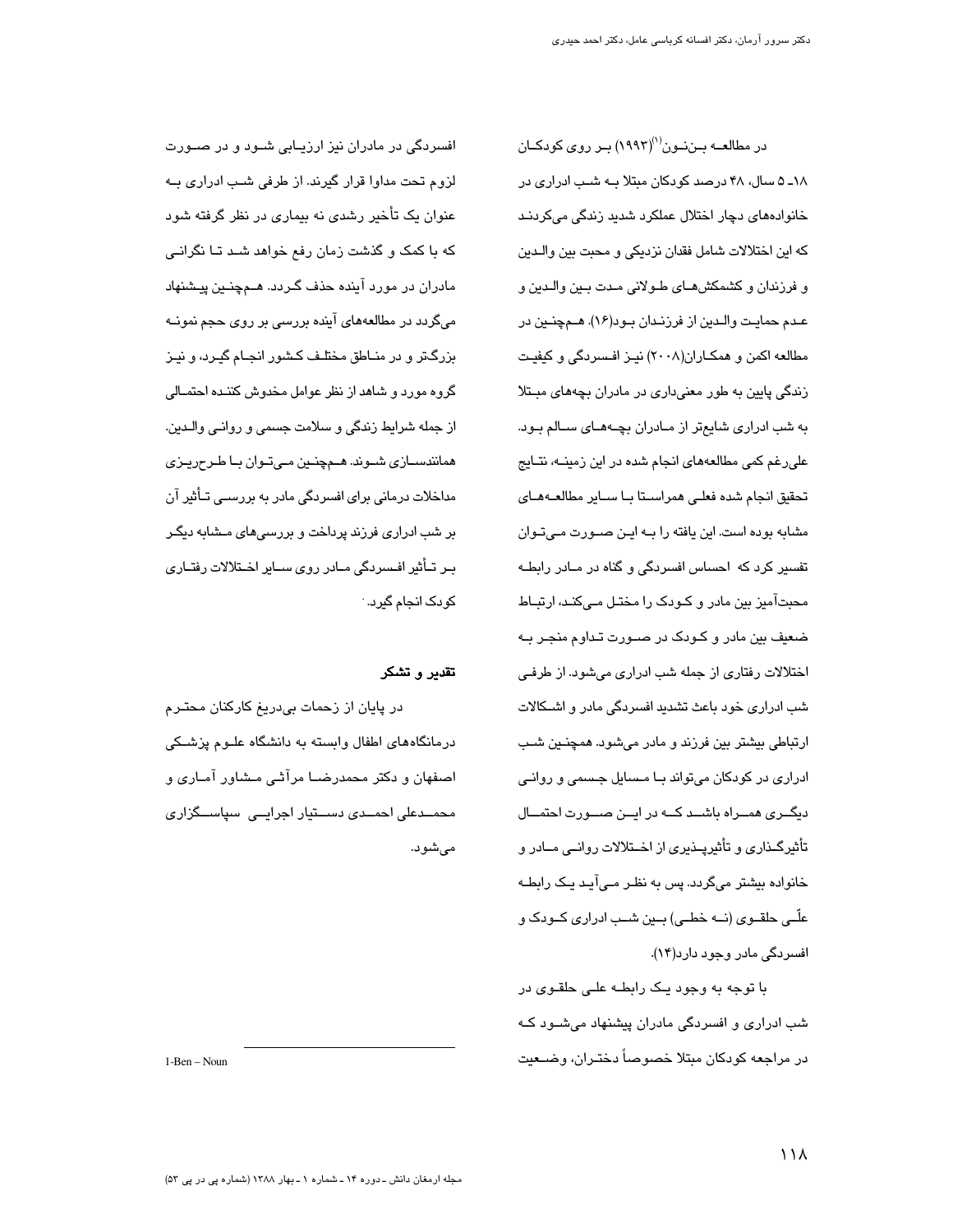# **Relationship of Mother's Depression and Child Enuresis**

# **ABSTRACT:**

**Arman S\* , Karbasi Amel A\*\* , Hydari A\*\*\* .** 

Associate Professor of Psychiatry, Department of Psychiatry, ALzahra Hospital, Esfahan University of Medical Sciences , Esfahan, Iran Assistant Psychiatry, Department of

Psychiatry, ALzahra Hospital, Esfahan University of Medical Sciences , Esfahan, Iran

General Practitioner, Faculty of Medicine, Esfahan University of Medical Sciences , Esfahan, Iran

#### **KEYWORDS:**

**Enuresis, Depression, Beck Depression Inventory (BDI)** 

**Received:08/02/2009 Accepted:11/05/2009**

 **CorrespondingAuthor:Karbasi Amel A Email**: **afsanehkarbasi@yahoo.com** 

**Introduction & objective:** Functional enuresis, as a common psychiatric problem in children, can cause depression in mothers and also low quality of life. Considering the fact that the family has an important role in mental health of their child, it can be expected that the mother's depression can cause enuresis in her child. Up to now there had been no study about the relationship of mother's depression and child enuresis. The present study is designed with the aim of evaluating this association.

**Materials & Methods:** In this descriptive- analytic cross sectional case-control study, 48 girls and 48 boys with the diagnosis of enuresis based on criteria of DSM-IV-TR that were admitted to the clinics of Isfahan University of Medical Sciences, from 2004-2005 were selected as the case group and 96 children without enuresis (48 girls and 48 boys) as the control group. The average age of both groups was 9 years. Then the mothers of the children of both groups answered to the Beck Depression Inventory (BDI).

**Results:** The prevalence of depression in case group was significantly higher than the control group (P<0.001). The prevalence of depression in mothers with enuretic girls was significantly more than the enuretic boys (P<0.04). But the relative prevalence of depression of non enuretic girl's mothers didn't show significant diference from the non enuretic boy's mothers.

**Conclusion:** Enuresis in children, especially in girls, is accompanied by increased prevalence of mother depression as compared with the control group. So in treatment of enuresis, especially in girls, attention to the treatment of mother's depression and her support is crucial.